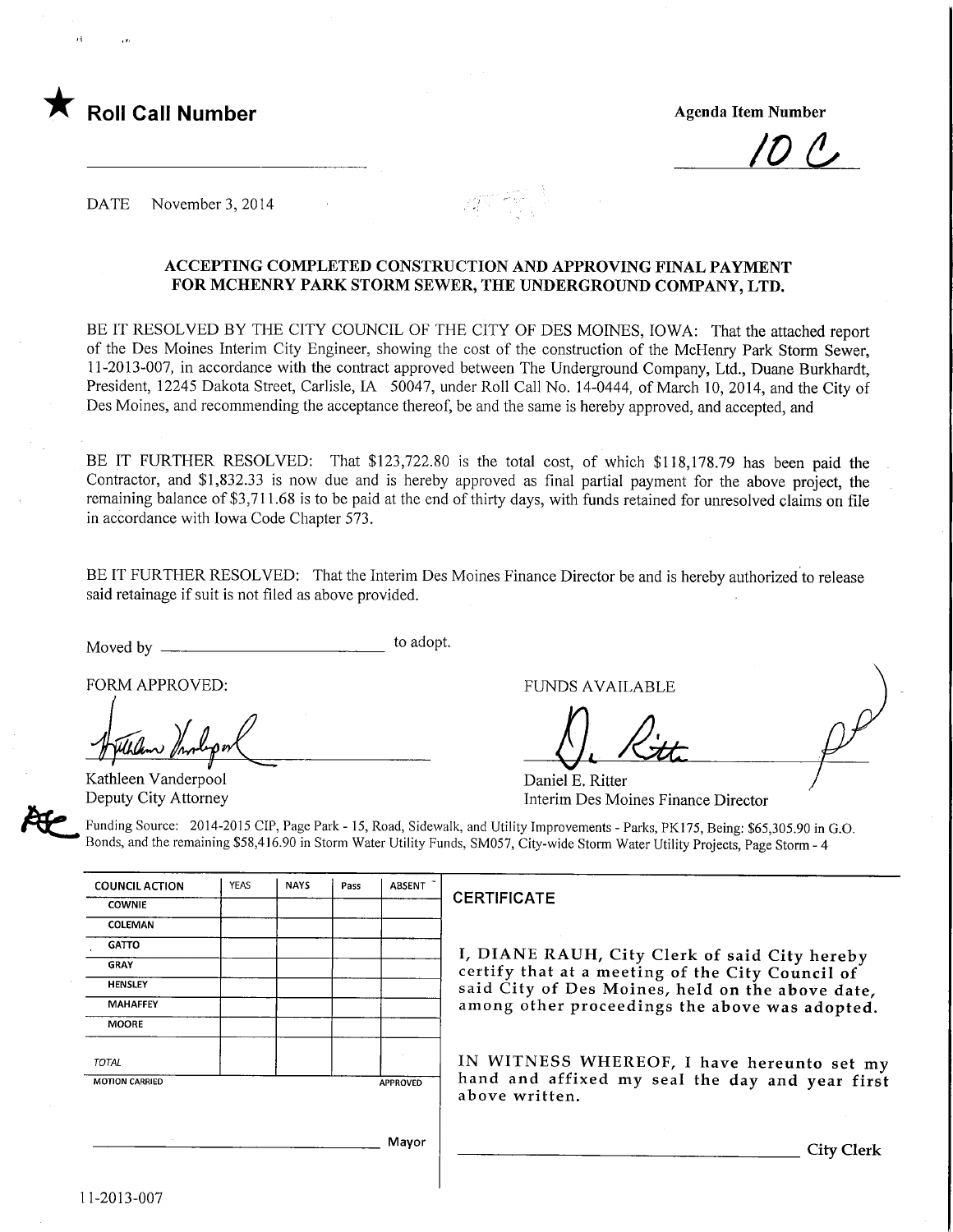# Euclid Ave **Sid Casady Dr. SHLSH** ∤oak Park⁄Ave **McHenry Park REATAIN ISthiste** े<br>Orchar<u>d</u>iLn





10 C

# MCHENRY PARK STORM SEWER **ACTIVITY ID 11-2013-007**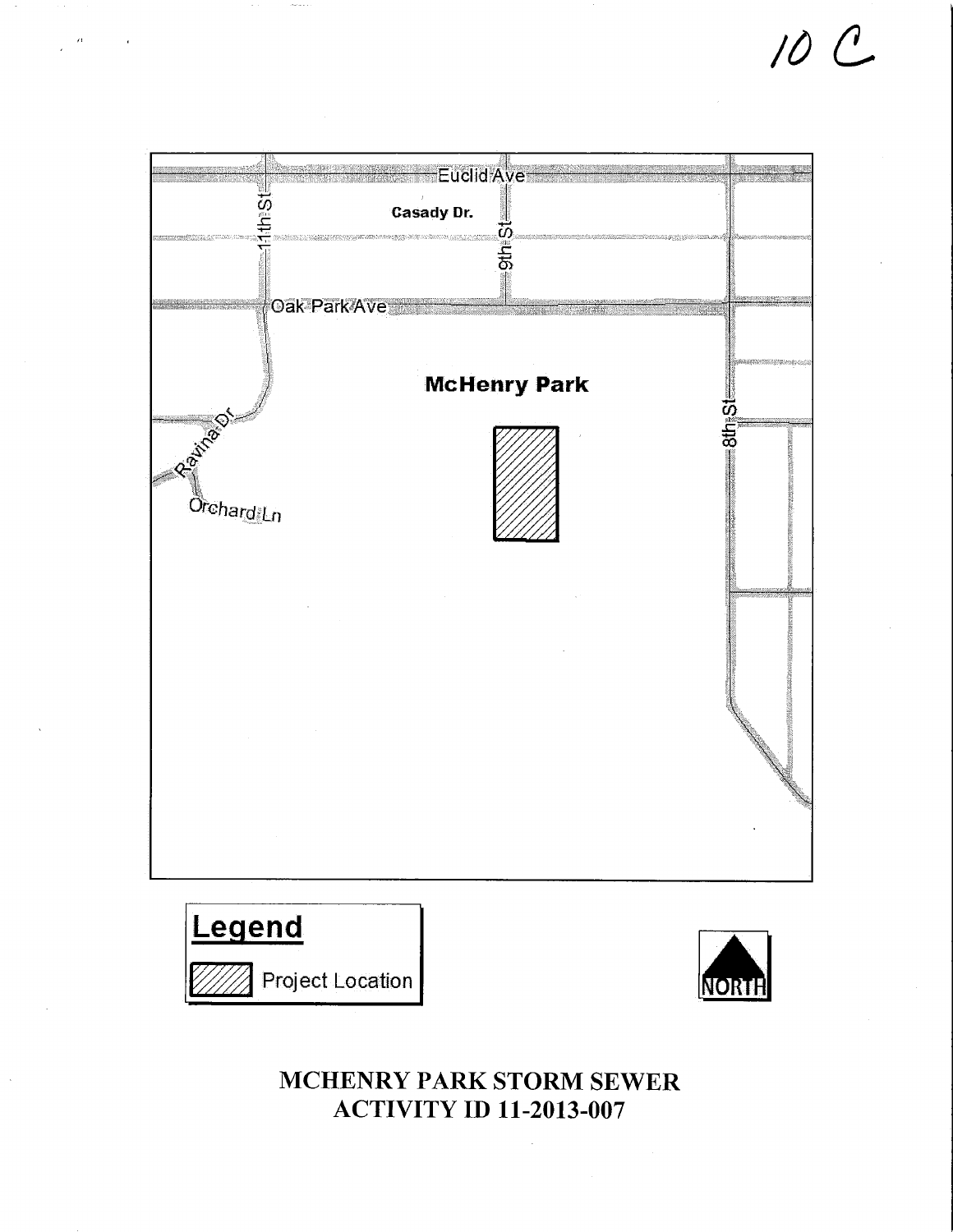$\alpha$ 



# PROJECT SUMMARY

McHenry Park Storm Sewer

# Activity ID 11-2013-007

On March 10, 2014, under Roll Call No. 14-0444, the Council awarded the contract for the above improvements to The Underground Company, Ltd., in the amount of \$122,260.00. Tabulated below is a history of project change orders.

| Change<br>Order No. | <b>Initiated By</b> | <b>Description</b>                                   | Amount       |  |
|---------------------|---------------------|------------------------------------------------------|--------------|--|
|                     | Engineering         | 10/3/2014                                            | \$1,462.80   |  |
|                     |                     | Adjustment of quantities to as-built measurements.   |              |  |
|                     |                     | <b>Original Contract Amount</b>                      | \$122,260.00 |  |
|                     |                     | <b>Total Change Orders</b>                           | \$1,462.80   |  |
|                     |                     | <b>Percent of Change Orders to Original Contract</b> | 1.20%        |  |
|                     |                     | <b>Total Contract Amount</b>                         | \$123,722.80 |  |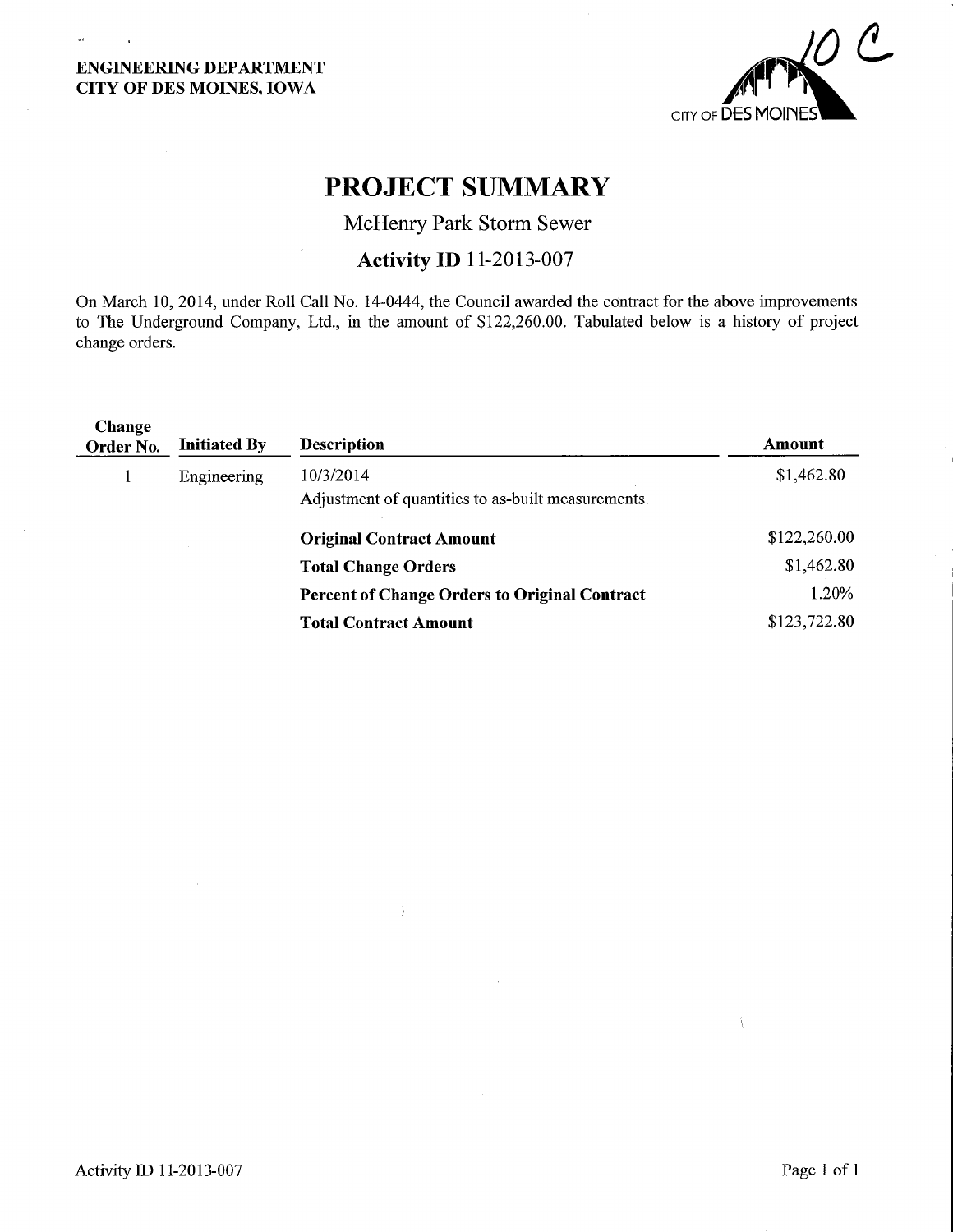

November 3, 2014

#### **CERTIFICATION OF COMPLETION**

#### **AGENDA HEADING:**

Accepting completed construction and approving final payment for the McHenry Park Storm Sewer, The Underground Company, Ltd.

#### SYNOPSIS:

Approve the Engineer's Certification of Completion, accept construction of said improvement, and authorize final payment to the contractor.

#### FISCAL IMPACT:

Amount: \$123,722.80 As-Built Contract Cost

Funding Source: 2014-2015 CIP, Page Park - 15, Road, Sidewalk, and Utility Improvements - Parks. PK175. Being: \$65,305.90 in G.O. Bonds, and the remaining \$58,416.90 in Storm Water Utility Funds, SM057, City-wide Storm Water Utility Projects, Page Storm - 4

#### CERTIFICATION OF COMPLETION:

On March 10, 2014, under Roll Call No. 14-0444, the City Council awarded a contract to The Underground Company, Ltd., Duane Burkhardt, President, 12245 Dakota Street, Carlisle, IA 50047 for the construction of the following improvement:

McHenry Park Storm Sewer, 11-2013-007

The improvement includes clearing & grubbing, installation of storm sewer, manhole, and intake, placement of boulder revetment, grading of basin area, replacement of sidewalk, restoration of landscaping, and other incidental items; all work in accordance with the contract documents including Plan File Nos. 557-061/076, at McHenry Park, south of Oak Park Avenue and west of 8th Street, Des Moines, Iowa

I hereby certify that the construction of said McHenry Park Storm Sewer, Activity ID 11-2013-007, has been completed in substantial compliance with the terms of said contract, and I hereby recommend that the work be accepted. The work commenced on March 31, 2014, and was completed on October 28, 2014.

I further certify that \$123,722.80 is the total cost of said improvement, of which \$118,178.79 has been paid the Contractor and \$1,832.33 is now due and is hereby approved as final partial payment for the above project, the remaining balance of \$3,711.68 is to be paid at the end of thirty days, with funds retained for unresolved claims on file in accordance with Iowa Code Chapter 573. The amount of completed work is shown on the attached Estimate of Construction Completed.

Amela XCookse  $\rho$ 

Pamela S. Cooksey, P.E. Des Moines Interim City Engineer

Engineering . T 515.283.4920 . F 515.283.4112 . www.dmgov.org City Hall . 400 Robert D. Ray Drive . Des Moines . Iowa .50309-1891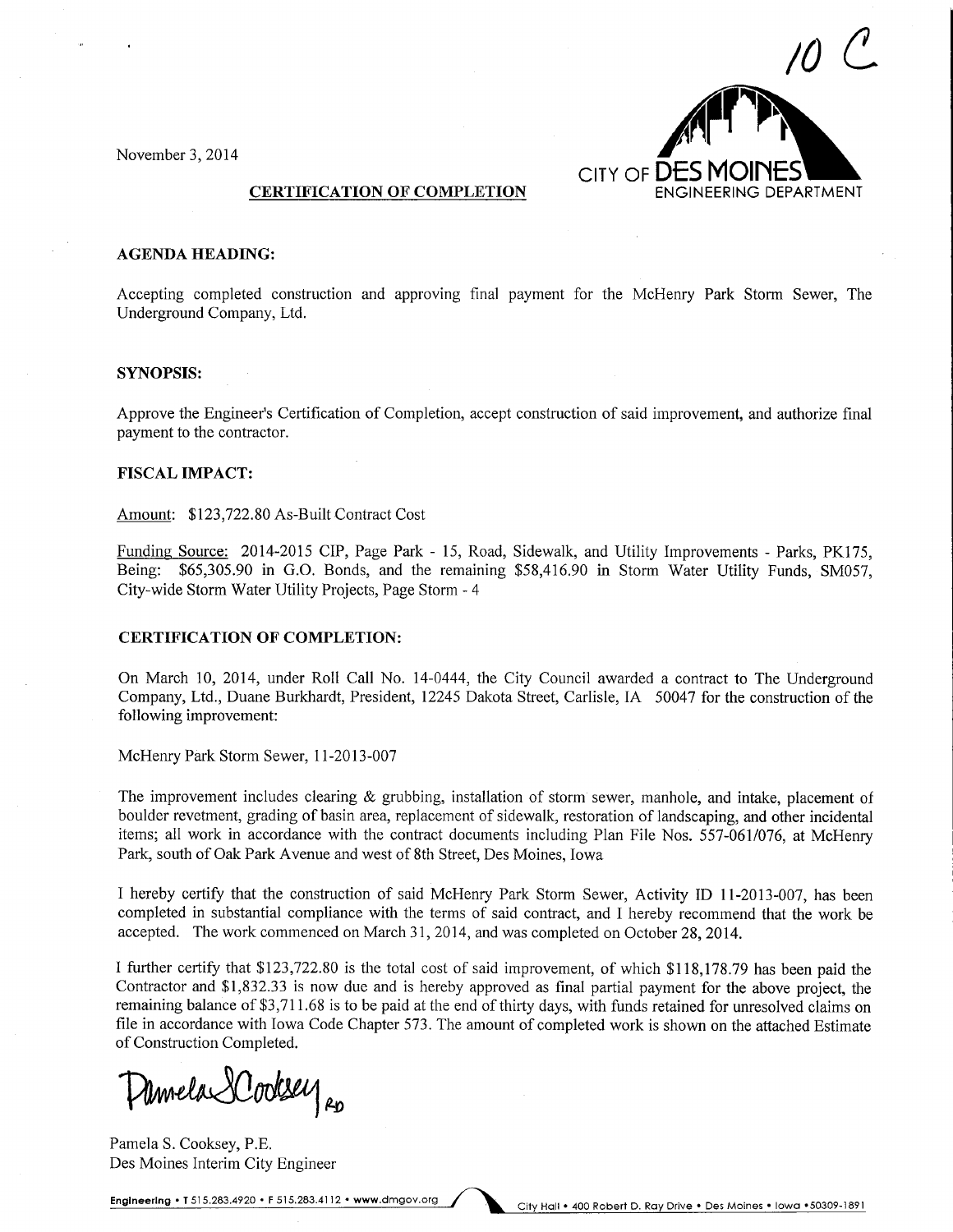#### ENGINEERING DEPARTMENTCITY OF DES MOINES, IOWA



## ESTIMATE OF CONSTRUCTION COMPLETEDFOR WORK DONE FROM 09/26/14 to 10/19/2014FINAL PAYMENT (PAYMENT NO. 4)

## PROJECT: MCHENRY PARK STORM SEWERCONTRACTOR: THE UNDERGROUND COMPANY

LINE NO.1 2 3 4 5 6 7 8 9 10 $1^{\cdot}$  12 13 14 15 16 17 18 19 20 $\overline{2}$  22 23 24 25DESCRIPTIONClearing & Grubbing Removal of Debris from RavineRemoval of Apron Removal of Sidewalk Removal of HMA TrailClass 10 Excavation Storm Sewer, 30", ADS N-12 Manhole, SW-401, 60" Dia., 18' Depth Intake, SW-403 Modified, 48" X 48", 12' DepthSidewalk, Class A HMA (300K ESAL), Intermediate and Surface Course, 1/2" MixSubbase**Geogrid**  Boulder Stone RevetmentTopsoil, Furnish and PlaceSilt Fence Sediment Log Seeding, Type 1 Lawn MixSeeding, Oats Erosion Control MatTree Protection Tree Protection FenceTraffic ControlProject Sign Small - StandardMobilizationUNIT UNIT LS EACH SY SY CY LF EACH EACH SY SY SY SY TON CY LF LFACRI ACRI SY LS LFLS. EACH LSUNITSESTIMATED 47.000) 1.0001 1.0001 18.0001 50.0001 2,500.000]45.000 1.0001 1.0001 18.000150.000 60.000]60.000 35.0001 200.0001 50.0001 15.0001 0.2501 0.2501 800.000] $\overline{1.000}$  1,100.0001 1.0001 1.0001 i.ooolAUTHORIZED47.000 1.000 1.000 8.330 0.0002,500.000 45.000 1.0001.000 8.330 68.8900.000 0.000 35.000 200.000 0.000 25.000  $0.254$  $0.316$ 1,582.000 1.0001,100.000 1.000 1.000 1.000 **CONSTRUCTED** TO DATE 47.000 1.000 1.000 8.3300.000 2,500.000 45.000 1.0001.000 8.33068.890 0.000 0.000 35.000 200.000 0.000 25.000  $0.254$  0.3161,582.000 1.00 1,100.000 $1.00$ 1.00 1.00 UNIT PRICE \$80.00\$5,100.00 \$300.00 \$15.00 \$15.00 \$18.00 \$166.00 \$13,400.00\$21,120.00 \$45.00 \$100.00\$18.00 \$5.00 \$85.00\$25.00 \$10.00 \$15.00 \$6,000.00 \$4,000.00\$3.00 \$500.00\$1.00 \$600.00 \$100.00 \$2,000.00TOTAL AMOUNT \$3,760.00 \$5,100.00 \$300.00\$124.95 \$0.00 \$45,000.00 \$7,470.00 \$13,400.00 \$21,120.00\$374.85 \$6,889.00 So.oo \$0.00\$2,975.00 \$5,000.00 \$0.00 \$375.00\$1,524.00 \$1,264.00 \$4,746.00 \$500.00 \$1,100.00 \$600.00 \$100.00 \$2,000.00:s $\overline{\phantom{a}}$ 

Activity ID: 11-2013-007Date: 10/20/2014

 $\overline{\mathcal{L}}$